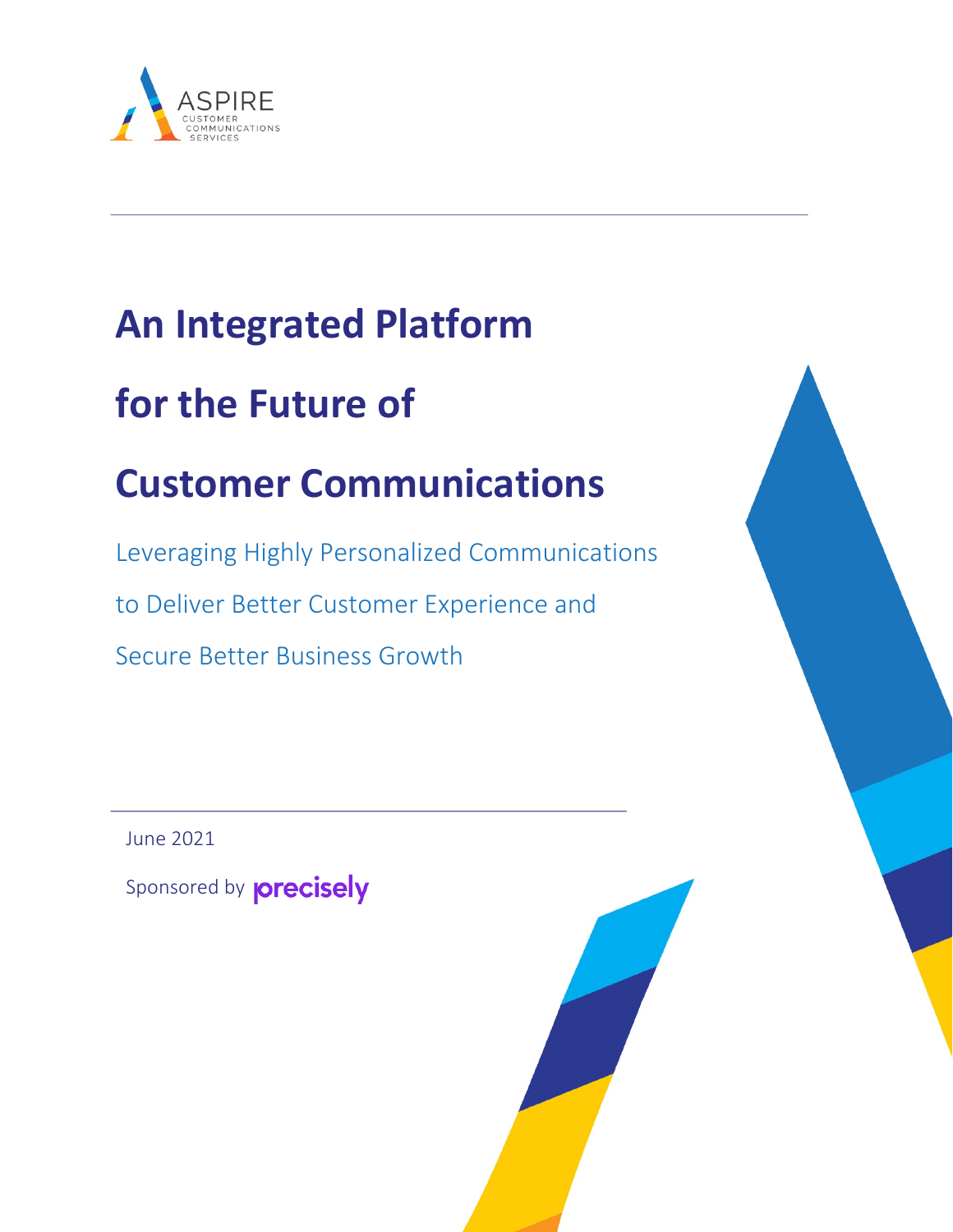

## INTRODUCTION

Over the last year, we have witnessed unparalleled digital acceleration in customer communications as consumers rapidly engaged with companies online and demanded highly personalized experiences to simplify decision making and expedite actions and processes.

As companies embark on engagement initiatives to improve customer experience, enriching the communications they send to customers has taken on paramount importance. The effort to improve customer engagement has extended to all manner of communications, including service-related messages that have the most impact on long term retention. Every interaction – from service to marketing – must be personalized and easy for consumers to quickly glean the information they need.

In this document, we will examine how the last year has reshaped the market and then explain why customized communication tools have become so important. Finally, we will take a closer look at one such tool, the EngageOne Communicate platform from Precisely.

## OVERVIEW

Consumer expectations have shifted and there is no going back to the way things were. Companies now need to build both trust and understanding with their customers, applying care and consideration in communicating relevant information, increasingly through digital interactions. This change has made customer experience (CX) an ever more important metric in B2C communications.

Furthermore, interest in rich media output has increased drastically across all industries, both as a means to reduce cost and provide a more engaging experience that not only improves efficiency, but also helps brands form empathetic and emotional connections with their customers. Rich media experiences, such as interactive, personalized video, have helped companies provide better customer service and onboarding. Rich media can be used to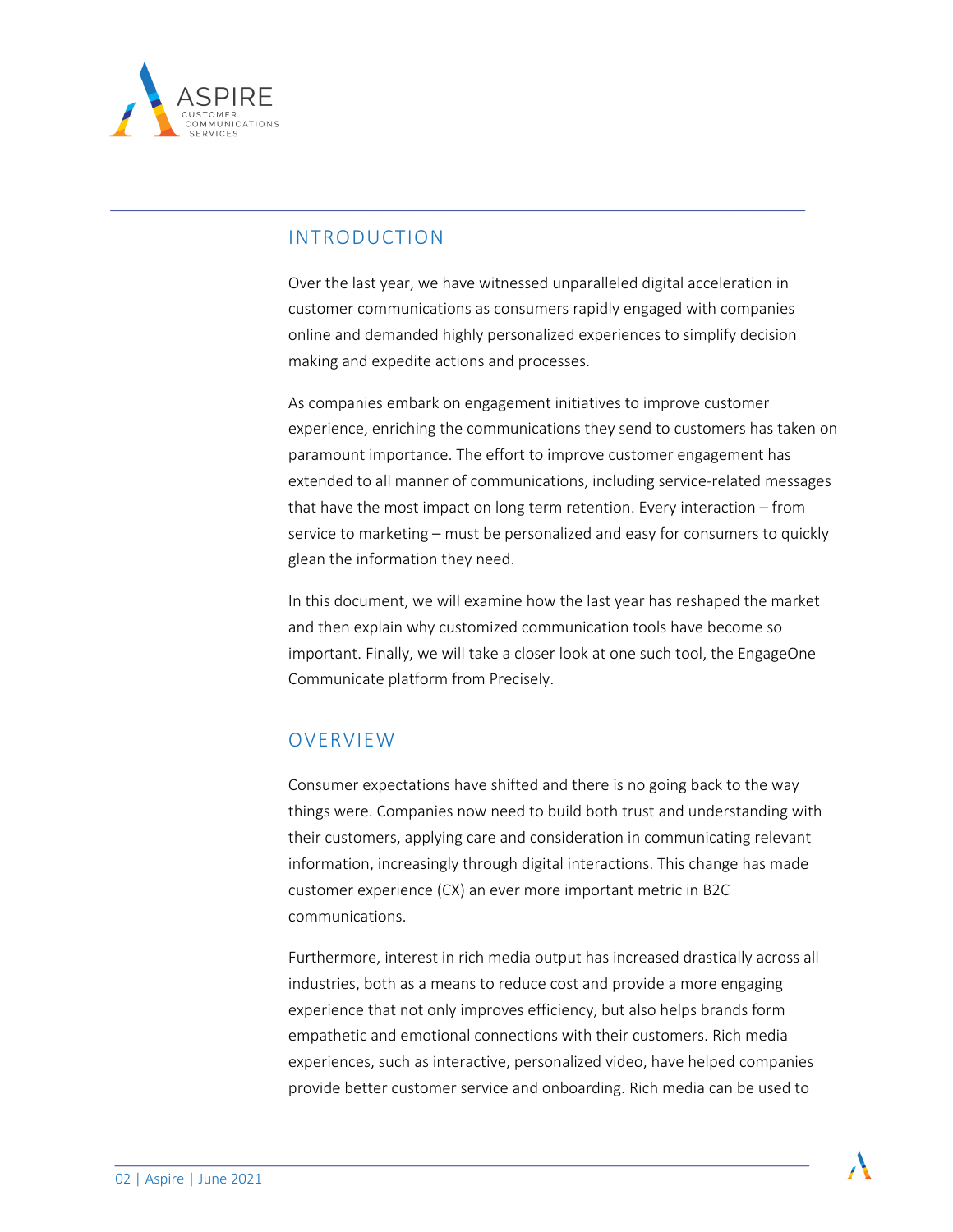

drive upsell and renewals, or to better explain lengthy and complicated documentation. Aspire's 2020 research entitled, "Understanding the New Digital Reality" shows that about 60% of American enterprises have already invested or are planning to invest in interactive, personalized video.

## THE STATE OF THE MARKET

#### **The corporate objective is shifting towards a better digital customer experience**

Please indicate for the following CORPORATE strategic objectives if they have become more or less important as result of the COVID-19 pandemic. (Only Sum of "Important" and "Critically Important" shown.)



N = 300 enterprises in the U.S. (2020)

N = 138 enterprises in the U.S. and Canada (2019)

*Source: Understanding the New Digital Reality, Aspire 2020*

We also found that businesses have placed a higher priority on customer retention in the wake of COVID-19. Improving CX, digital transformation, and omni-channel communications were all considered more important than in the previous year, a change which is largely driven by customer needs and choices. In short, companies are putting customer experience first by working to leverage superior digital messaging as a way of improving the communications experience.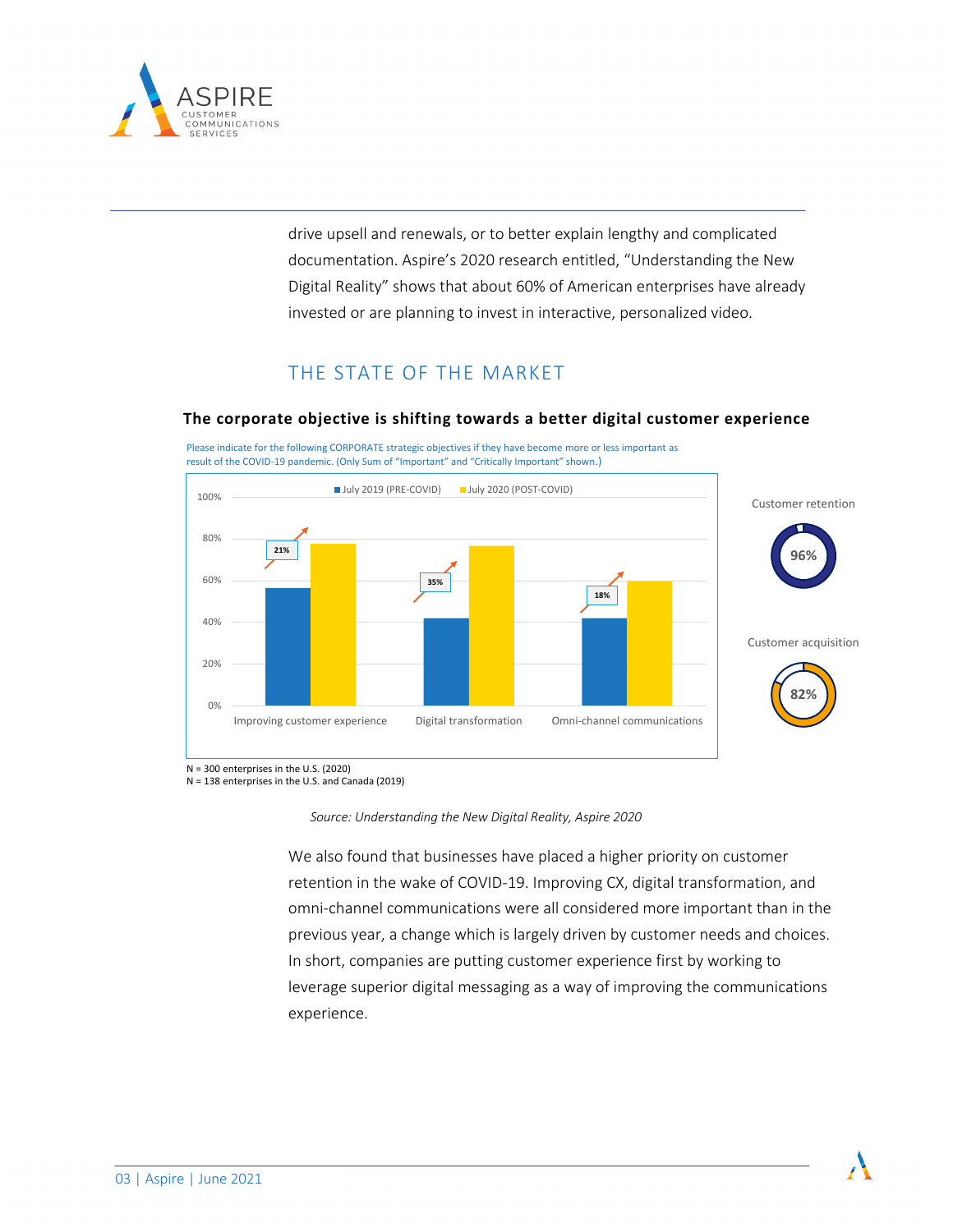



#### **CX focus has highlighted the need for video in communications**

N = 300 enterprises in the U.S.

*Source: Understanding the New Digital Reality, Aspire, 2020*

When we asked enterprises about their plans to use video in their communication channels over the next 12 to 24 months, we observed a dramatic increase across all industries. The number of respondents in the banking and telecom sectors using personalized video will double over the next couple of years while at least 60% of respondents in nearly every other industry plan to embrace video as part of their communication focus.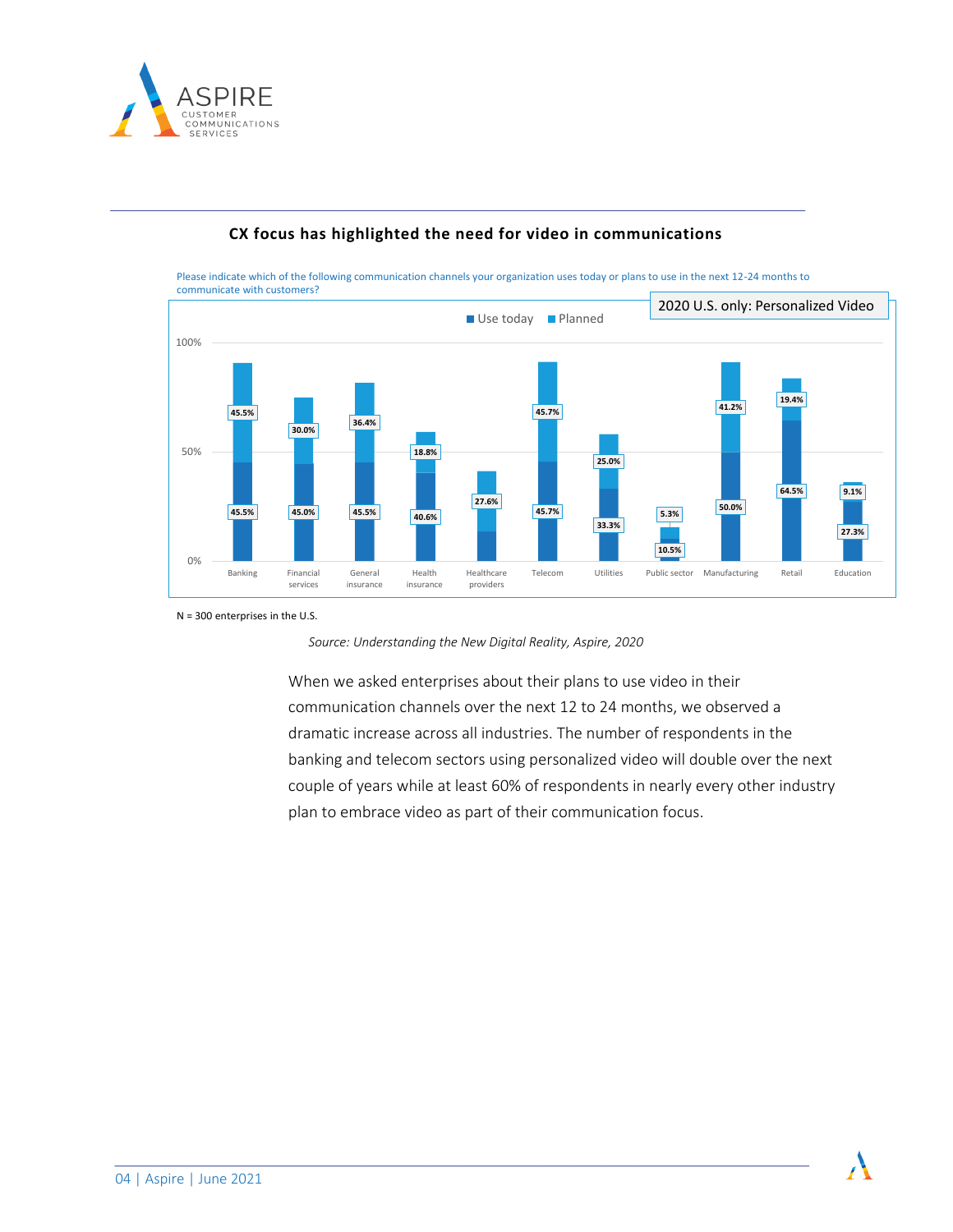

| <b>Generation</b>  | <b>Telephone</b> | <b>Email</b>            | <b>Web/Mobile</b><br><b>Chat</b> | <b>Mobile</b><br><b>Messaging</b> | <b>Voice</b><br><b>Activated</b> |
|--------------------|------------------|-------------------------|----------------------------------|-----------------------------------|----------------------------------|
| Gen Z              | 1                | 4                       | $\overline{2}$                   | 3                                 | 5                                |
| $(18 - 24)$        | 42%              | 8%                      | 12%                              | 11%                               | 7%                               |
| <b>Millennials</b> | 1                | $\overline{a}$          | 3                                | $\overline{2}$                    | 5                                |
| $(25 - 39)$        | 34%              | 11%                     | 16%                              | 17%                               | 5%                               |
| Gen X              | 1                | $\overline{\mathbf{z}}$ | 4                                | 3                                 | 5                                |
| $(40 - 55)$        | 44%              | 12%                     | 11%                              | 13%                               | 4%                               |
| <b>Boomers</b>     | 1                | $\overline{2}$          | 3                                | 4                                 | 5                                |
| (56 or older)      | 60%              | 16%                     | 7%                               | 2%                                | 1%                               |

### **Preferred channel to get a problem resolved**

N = 2,000 consumers in the U.S. and Canada

*Source: Understanding the New Digital Reality, Aspire, 2020*

We also observed a rapid shift toward more bi-directional engagement, particularly in customer service, as depicted in the table above. Younger consumers are increasingly interested in engaging with their providers through real-time, bi-directional communications such as those provided by chatbots via the web or mobile messaging, (i.e., WhatsApp or Facebook Messenger). Though email appears particularly weak with Gen Z and Millennials, it should be noted that this table illustrates consumers' preferred channel for solving a problem and does not represent younger generations' attitudes toward email as a channel for transactional messages, outreach, onboarding, or general information.

## OUR POINT OF VIEW

Precisely's EngageOne Communicate platform can help businesses confront the need to provide interactive, personalized digital experiences that communicate vital information in a timely manner and in a way that is easy to understand. EngageOne Communicate enables business users to easily design and deliver interactive communications independently from IT and then to monitor client interactions and results.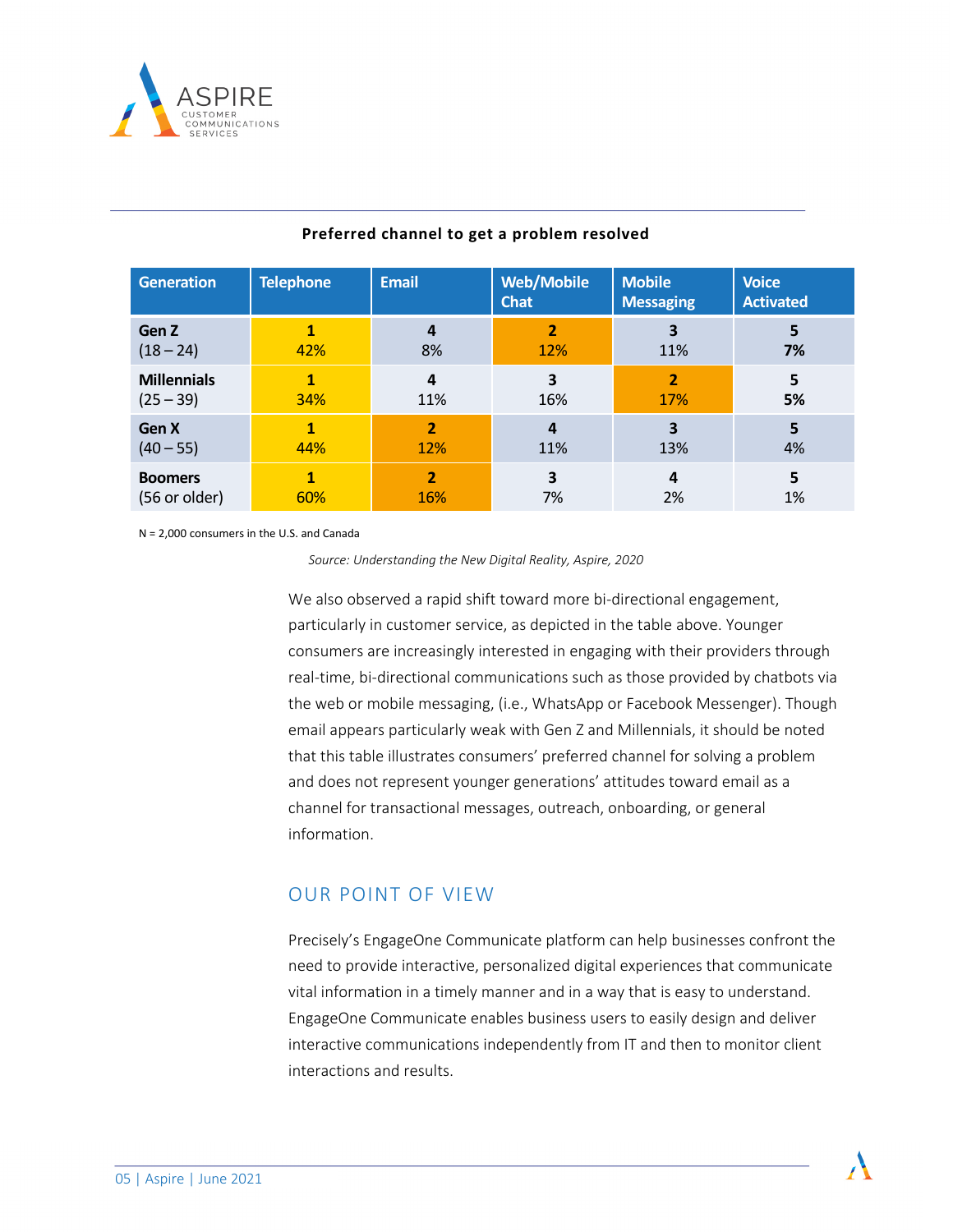

This first-to-market integrated, unified messaging tool sits on a SaaS platform that allows users to manage personalized communications, videos, and intelligent chatbots in a self-service environment. For example, email and SMS messages can include a highly personalized interactive video along with seamless links to a chatbot that can answer questions or provide more information. EngageOne Communicate's unified approach to communications design and content management, including a shared user interface, is unique. Furthermore, its ability to employ AI to drive voiceovers in personalized video and pull information on each client into the chatbot, all under the management of a business user, is another strength.

The platform is a secure, multi-tenant, highly scalable solution with an interface that supports simple drag-and-drop functionality along with *progressive disclosure*, a system that gradually introduces new features and tools to the user as they progress through the process instead of overwhelming them with a myriad of options from the start. Message customization goes beyond data and includes support for PDFs, QR codes, custom layouts and dynamic images. Other benefits include:

- Business users can manage communications without IT support
- Easy integration and flow of digital technologies like personalized, interactive video and chatbots into email and SMS
- Communications are optimized for mobile devices, making it easy for the user to view, consume, and take action
- Easy to import and use data on hand for personalization
- Simple to set conditions that reserve specific content for customers who meet the criteria
- A single location for key performance metrics across all channels and for each communication type

All-in-all, EngageOne Communicate makes the complex simple across the board, from analytics —which are presented in a manner that is easier and faster for